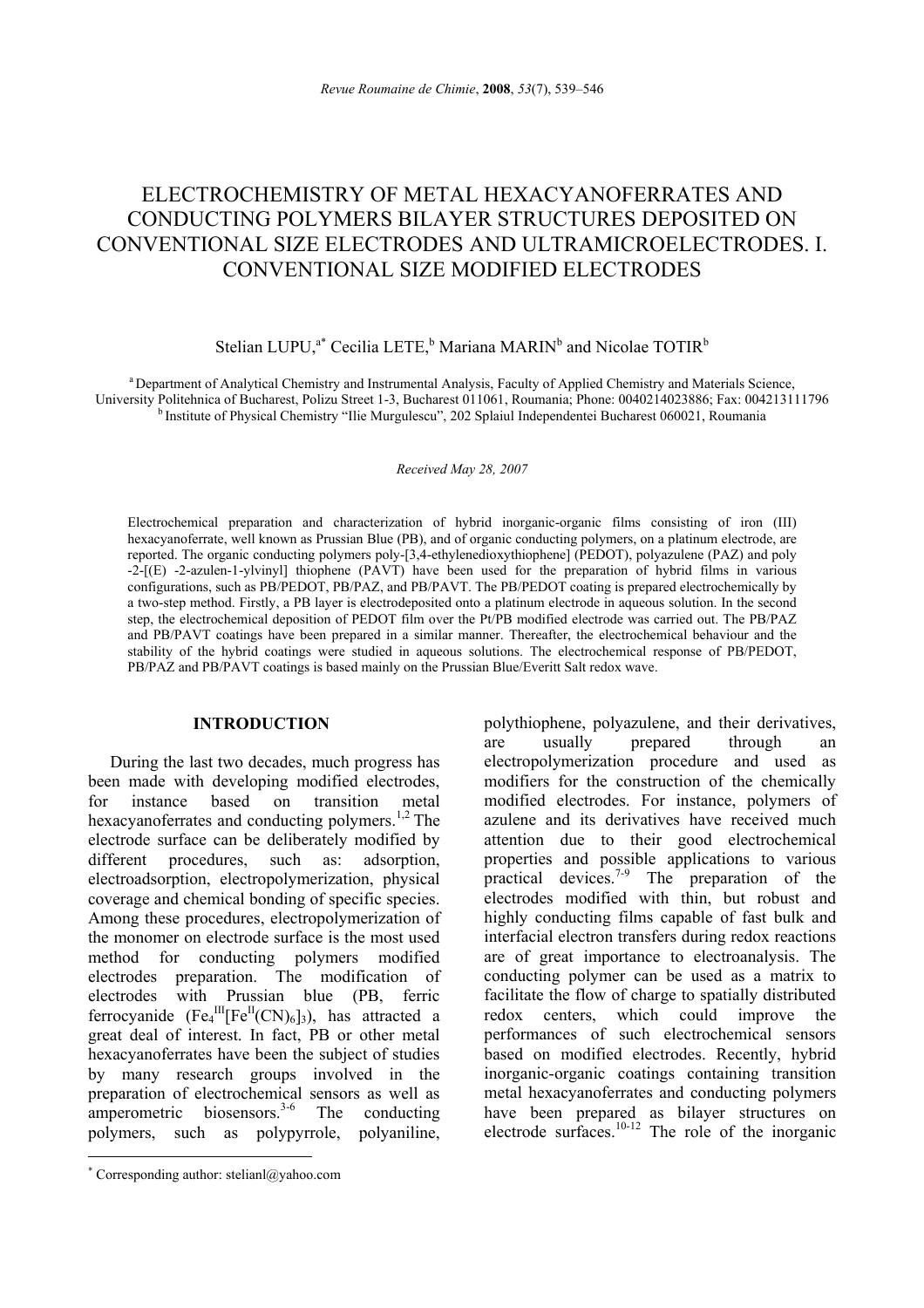compound is mainly that of a redox mediator, while the organic component acts as a matrix or a permselective membrane. In this way, most stable and highly conducting coatings can be prepared on electrode surfaces.

This paper deals with the elaboration of new electrodes modified with spatially organized multilayers containing PB, PEDOT, and polyazulene derivatives. The electrochemical properties of these hybrid inorganic-organic structures have been investigated by using cyclic voltammetry.

#### **EXPERIMENTAL**

All chemicals: FeCl<sub>3</sub> (Merck),  $K_3[Fe(CN)_6]$  (Feinbiochimica), HCl (Aristar), KCl (Aldrich), 3,4-ethylenedioxythiophene (EDOT, Aldrich), acetonitrile (Sigma-Aldrich), tetrabutylammonium hexafluorophosphate (TBAPF<sub>6</sub>, Fluka), and azulene (99%, AZ, Merck) were used without any further purification. 2-[(E) -2-azulen-1-ylvinyl]thiophene (AVT) was synthesized and purified according to the method reported in the literature.13 Doubly distilled water was always used to prepare aqueous solutions. The electrochemical experiments were carried out with an Autolab PGSTAT 20 or µAutolab potentiostat (Ecochemie) coupled to a PC running GPES software, using a single-compartment, three-electrode cell, at room temperature. A 3-mm diameter Pt disk electrode (Metrohm) was the working electrode, a saturated calomel electrode was the reference electrode, and a platinum wire (Metrohm) was the auxiliary electrode. All electrode potential values through this paper are expressed versus saturated calomel reference electrode. When a silver-silver chloride electrode was used as reference electrode, this is mentioned in text and caption of figures. Before each electrochemical test the surface of the working electrode was polished subsequently with 1, 0.3, and 0.05  $\mu$ m alumina powder to a mirror finish, and rinsed with doubly distilled water.

#### **Deposition procedure of PB, PEDOT and PAZ films**

The modified electrodes have been prepared electrochemically by a two-step method. In the case of the PB|PEDOT coating, first a PB layer has been electrodeposited onto a Pt electrode. In the second step, the electrochemical polymerisation of PEDOT film over the Pt|PB modified electrode has been carried out. The PB film has been prepared from an aqueous solution containing 1 mM FeCl<sub>3</sub>, 1 mM  $K_3Fe(CN)_6$ , 0.1 M KCl and 0.01 M HCl. The deposition electrode potential was  $+0.4$  V vs. SCE and the charge consumed was 2 mC. In the case of the potentiodynamic procedure, the electrode potential was scanned in the potential range  $0.0 - 1.0$  V vs. SCE at a scan rate of  $0.05$  V/s. The PB deposition takes place during the first 10 successive potential cycles. After the deposition of PB layer, the modified electrode was washed with doubly distilled water. Then, an outer layer of organic conducting polymer was deposited on top of the Pt/PB modified electrode. The outer layer of PEDOT was prepared by potentiostatic electrochemical polymerisation of the monomer from an aqueous solution containing 0.01 M 3,4-ethylenedioxythiophene and 0.1 M

KClO4. The deposition potential was 0.82 V vs. SCE and a deposition charge of 3.5 mC has been consumed. After the deposition of the conducting polymer, the modified electrode Pt/PB/PEDOT was washed with doubly distilled water and immersed in the transfer solution where it has been investigated by using cyclic voltammetry. The Pt/PB/PAZ modified electrodes were prepared in a similar manner, except that the deposition of the outer PAZ layer has been carried out by potential cycling in the range  $-0.6 - 1.8$  V vs. Ag/AgCl, at a scan rate of 0.05 V/s, for 6 successive potential scans.

### **RESULTS AND DISCUSSION**

## **Conventional-size electrodes modified with PB and PB/PEDOT structures**

The PB layer was deposited onto Pt disk electrode surface by using the potentiostatic procedure at a potential of +0.4 V vs. SCE. The electrolysis was prolonged until a charge of 2 mC was consumed. The thickness (d) of the PB film was estimated using equation (1):

$$
d = \frac{Q \cdot l^3 \cdot N_A}{4nFA} \tag{1}
$$

where *Q* is the charge consumed for deposition, *l* the length of the PB unit cell, in centimetres  $(l=10.28 \cdot 10^{-8}$  cm),  $N_A$  the Avogadro's number, *n* the number of electrons ( $n = 1$  in this case),  $F$  the Faraday's constant, and *A* the area of the Pt disk electrode surface coated with the PB film, in square centimetres  $(A = 0.071$  cm<sup>2</sup> in the case of Pt disk electrode of 3 mm diameter).<sup>14</sup> The thickness of freshly deposited films was 477.5 nm, assuming that all the charge is consumed for the deposition of PB. After the deposition of PB, the modified electrode was washed with doubly distilled water and immersed in the transfer solution where it has been investigated by using cyclic voltammetry. The cyclic voltammograms of the freshly prepared Pt/PB modified electrode in the transfer solution are depicted in Fig. 1. The Pt/PB modified electrode displays two redox waves situated at ca. 0.2 V and 0.9 V vs. SCE, respectively. These waves correspond to the reduction of PB to Everitt Salt (ES) and to the oxidation of PB to Berlin Green (BG), respectively. These redox processes can be described by using the two formula of PB, *i.e.* the soluble form (equations 2 and 4) and the insoluble form (equations 3 and 5), respectively, according to the following reactions:

- redox wave corresponding to the PB/SE system: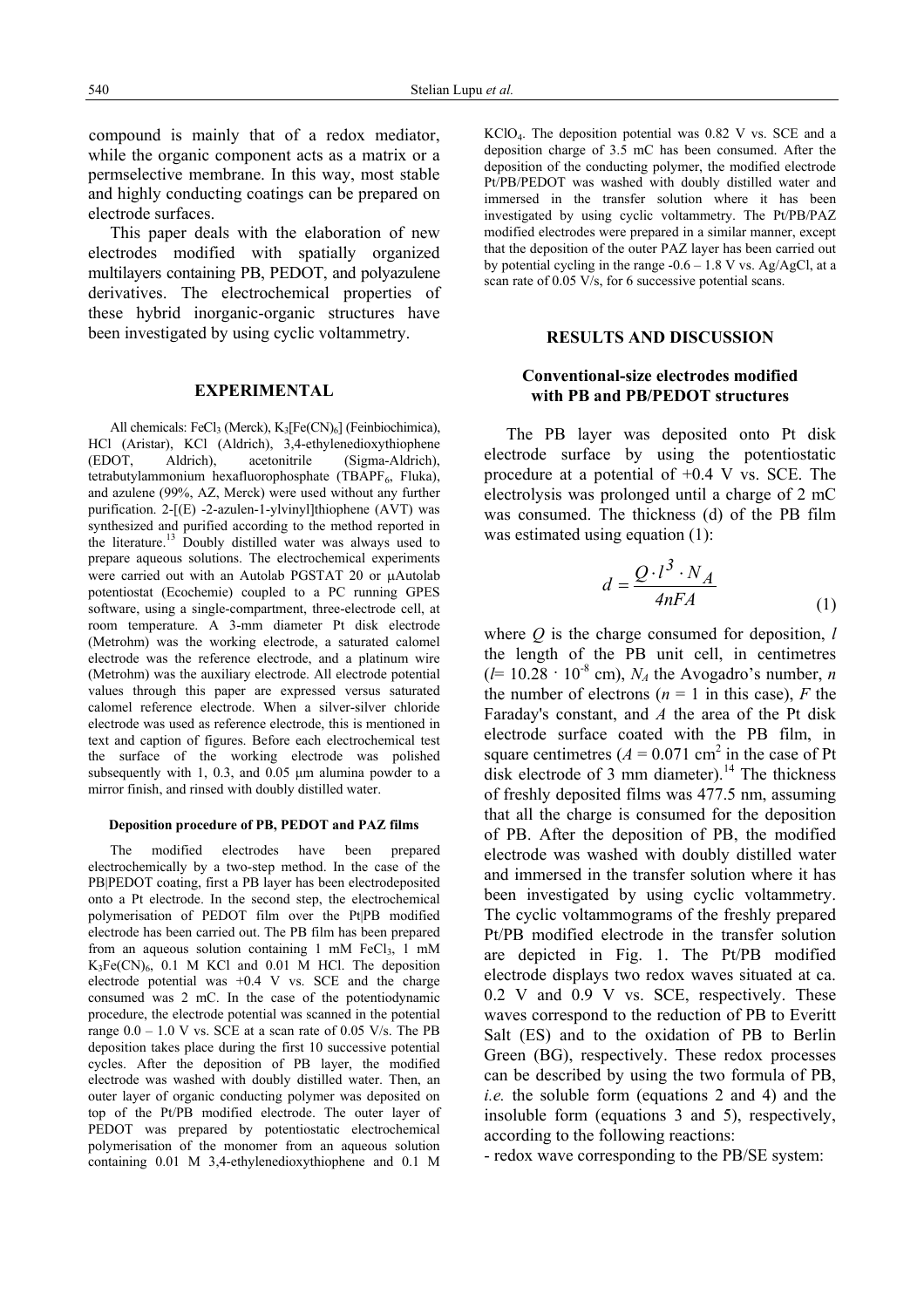$$
KFe^{III}\left[Fe^{II}(CN)_6\right] + e^- + K^+ \Leftrightarrow K_2Fe^{II}\left[Fe^{II}(CN)_6\right] \tag{2}
$$

$$
Fe^{III}_{4}\Big[Fe^{II}(CN)_{6}\Big]_{3} + 4e^{-} + 4K^{+} \Leftrightarrow K_{4}Fe^{II}_{4}\Big[Fe^{II}(CN)_{6}\Big]_{3}
$$
 (3)

- redox wave corresponding to the PB/BG system:

$$
KFe^{III}[Fe^{II}(CN)_6] - e^- - K^+ \Leftrightarrow Fe^{III}[Fe^{III}(CN)_6]
$$
 (4)

$$
Fe^{III}_{4}\left[Fe^{II}(CN)_{6}\right]_{3} \quad - \quad 3e^{-} \quad + \quad 3Cl^{-} \quad \Leftrightarrow \quad Fe^{III}_{4}\left[Fe^{III}(CN)_{6}Cl\right]_{3} \tag{5}
$$



Fig. 1 – Cyclic voltammograms of Pt/PB electrode (q =  $2 \text{ mC}$ ; d = 477.5 nm) in the transfer solution containing 0.1 M KCl and 0.01 M HCl. Potential scan rate: 0.05 V/s. The first 4 scans are represented.

The modified electrode shows the electrochemical features of PB films often reported in the literature, and therefore our interest was to investigate the deposition of the PEDOT outer layer on top of Pt/PB electrode. The deposition of EDOT was achieved by potentiostatic electrochemical polymerization of the monomer at +0.82 V vs. SCE. A charge of 3.5 mC was consumed during the electropolymerization. The Pt/PB/PEDOT modified electrode was then investigated in aqueous solution by using cyclic voltammetry. Fig. 2 reports cyclic voltammograms recorded at the modified electrode for different potential ranges. The hybrid PB/PEDOT coating displays the redox wave corresponding to the PB/ES system. No redox wave can be observed when the anodic potential limit is extended to  $+1.0$  V, which clearly suggests that under these experimental conditions the occurrence of the reactions (4) and (5) is hindered. The hybrid coating is very stable when the electrode potential is scanned in the negative direction for electrode potential values as high as  $(-1.0)$  V.

The shape of these cyclic voltammograms demonstrates that the outer conducting polymer layer allows the transport of potassium ions from the electrolyte solution in and out of the inner PB film. As regards the electrochemical features of the outer PEDOT layer, it is difficult to observe the redox wave corresponding to the polaron formation. However, this wave can be seen when ultramicroelectrodes are used. The values of the electrical charges used for the deposition of each layer on conventional size electrodes are small enough to allow the formation of very thin films onto the electrode surface. Therefore the diffusion path length of both electrons, for electron hopping between neighbour redox centers, and counter ions is short enough that a reversible behaviour prevails. The electrochemical responses of this hybrid coating demonstrate that: (i) PB is able to conduct electrons through the outer organic polymer layer and (ii) potassium cation transport to the PB is not impeded by the presence of the outer organic layer.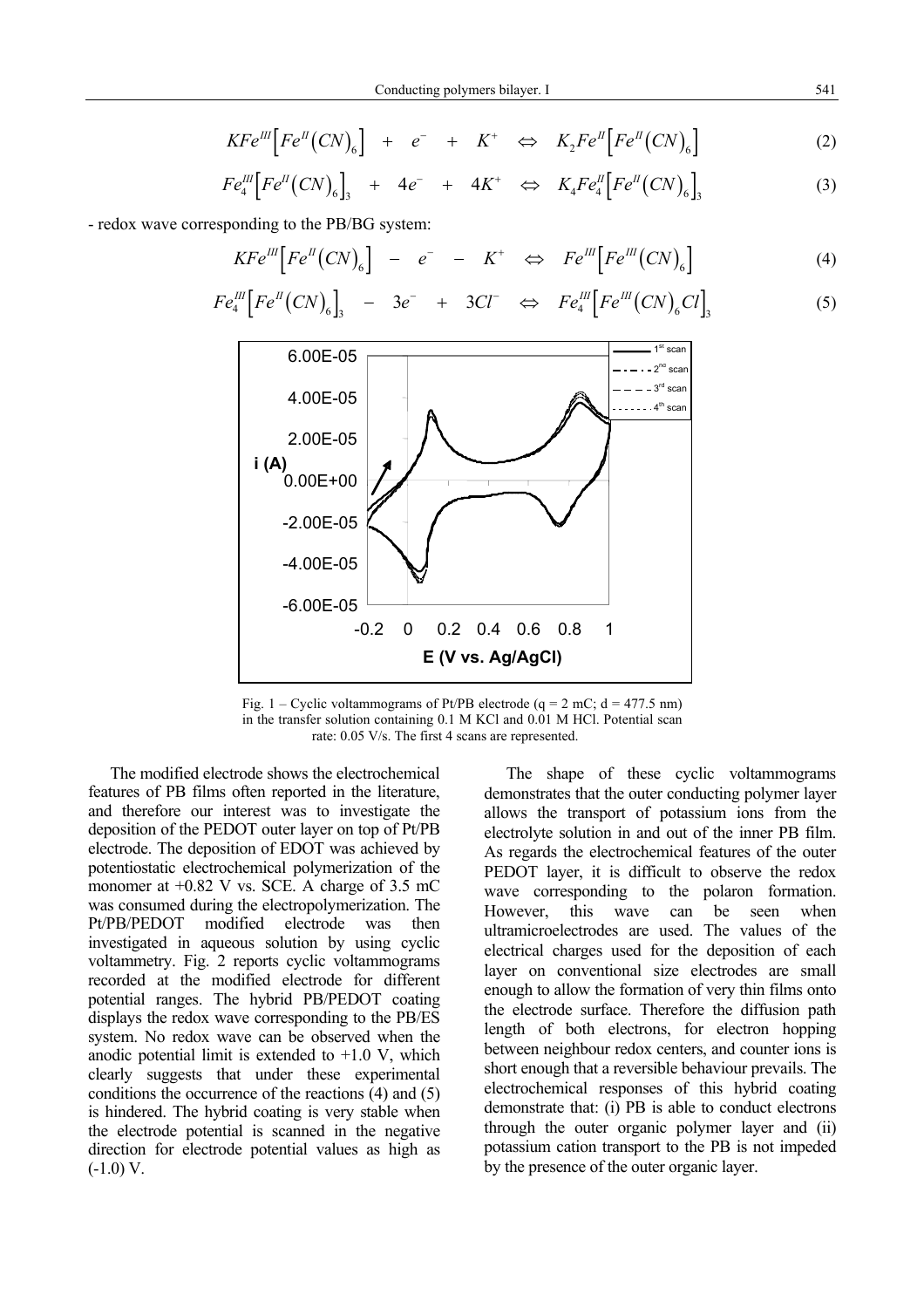

Fig. 2 – Cyclic voltammograms of Pt/PB/PEDOT modified electrode (2 mC / 3.5 mC) in aqueous solution containing 0.1 M KCl. Potential scan rate: 0.05 V/s.

#### **Conventional-size electrodes modified with PB/PAZ coatings**

Hybrid PB/PAZ coating have been prepared in a similar manner onto Pt disk electrodes by a two step method. Firstly, a PB layer is formed onto Pt electrode surface by cycling the electrode potential from O.C.P to 0.0 V and reversing back the scan to +1.0 V vs. SCE at a scan rate of 0.05 V/s. The composition of the solution was as follows: 0.5 mM FeCl<sub>3</sub>,  $0.5$  mM K<sub>3</sub> Fe(CN)<sub>6</sub>,  $0.1$  M KCl, and 0.01 M HCl. The cyclic voltammograms recorded during the PB deposition are depicted in Fig. 3. The PB deposition occurs for the first 8 successive scans, as indicated by the increase of both cathodic and anodic peak currents, for each redox wave.



Fig. 3 – Cyclic voltammograms recorded at Pt electrode during the PB deposition from a solution containing 0.5 mM FeCl<sub>3</sub>,  $0.5$  mM K<sub>3</sub> Fe(CN)<sub>6</sub>, 0.1 M KCl, and 0.01 M HCl. Potential scan rate: 0.05 V/s. The first 8 successive scans are represented.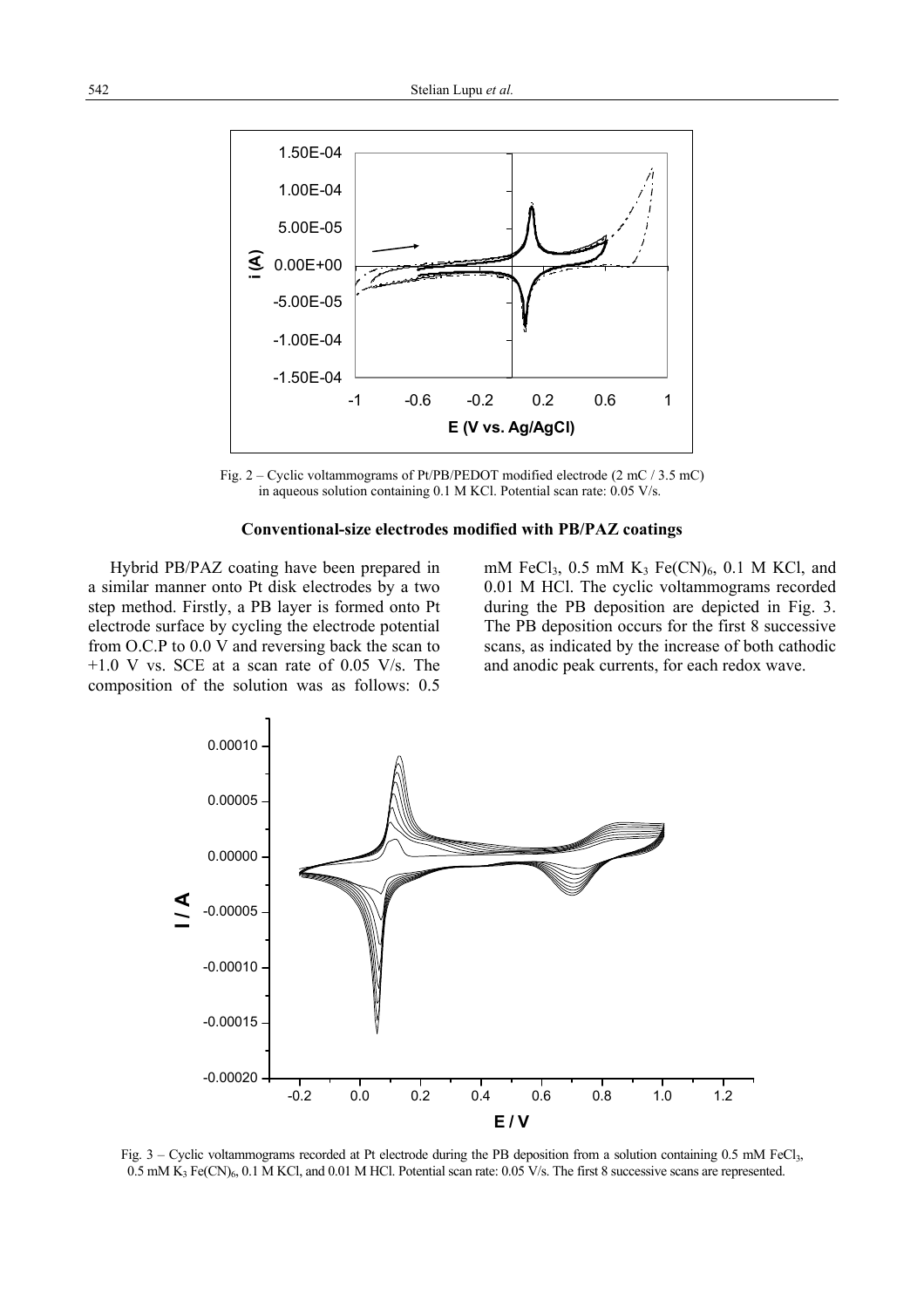After the PB deposition, the modified electrode was washed with deionized water and the PAZ film was generated on top of this electrode by potentiodynamic electropolymerization from a solution in acetonitrile containing 0.01 M azulene and 0.1 M TBAPF<sub>6</sub>. Fig. 4 reports the cyclic voltammograms recorded during the electropolymerization of azulene on top of Pt/PB modified electrode.

The electropolymerization of azulene occurs at a potential value of ca. +0.9 V vs. Ag/AgCl. The first scan in anodic direction shows a diffusional shape, while the following scans are broadening. The anodic peak current increases with the potential scan number and the anodic peak potential shifts slowly to more positive values. These electrochemical features demonstrate that the PAZ film grows during the potential scanning and the inner PB layer acts as a redox mediator for the electropolymerization process. The Pt/PB/PAZ modified electrode was then investigated in transfer solution by using cyclic voltammetry (see Fig. 5).

From Fig. 5 it can be seen that the peak to peak potential separation of the PB/SE redox wave is larger than in the case of Pt/PB/PEDOT modified electrode. This behaviour suggests that the PAZ film has high thickness and this does not allow rapid transport of potassium ions in and out of the inner PB layer. The redox wave corresponding to the PB/BG system can not be observed for this modified electrode. The effect of scan rate on the oxidation and reduction of PB/PAZ bilayer was investigated. The anodic and cathodic peak currents increase linearly with the scan rate up to 0.5 V/s. A good linearity between the scan rate and peak currents was obtained within the range of 50-500 mV/s, suggesting a surface-controlled process on the modified electrode. The linear equation was  $I_{pa} = 2.7965$  *v* (V/s) + 0.2668,  $(R^2 = 0.9888)$  and  $I_{pc} = -3.3883$  *v* (V/s) - 0.3895,  $(R^2 = 0.9923)$ , respectively.

Another hybrid coating containing an inner PB layer and an outer PAVT layer has been prepared in a similar manner. The cyclic voltammograms recorded during the electrochemical deposition of PAVT layer on top of Pt/PB modified electrode are presented in Fig. 6. The electrochemical polymerization of AVT at Pt/PB modified electrode occurs at a potential value of ca. +0.6 V vs. Ag/AgCl. The PAVT film grows during the anodic scan, as indicated by the increase of the anodic peak current during potential cycling. The deposition of PAVT film clearly demonstrates that the inner PB layer is capable to conduct electrons even in the organic media containing acetonitrile.

The Pt/PB/PAVT modified electrode was then characterized in free monomer acetonitrile solution (see Fig. 7).



Fig. 4 – Cyclic voltammograms recorded at a Pt/PB modified electrode during the electropolymerization of azulene from  $0.01$  M azulene and  $0.1$  M TBAPF<sub>6</sub>, acetonitrile solution. Potential scan rate:  $0.05$  V/s. The first 6 successive scans are depicted.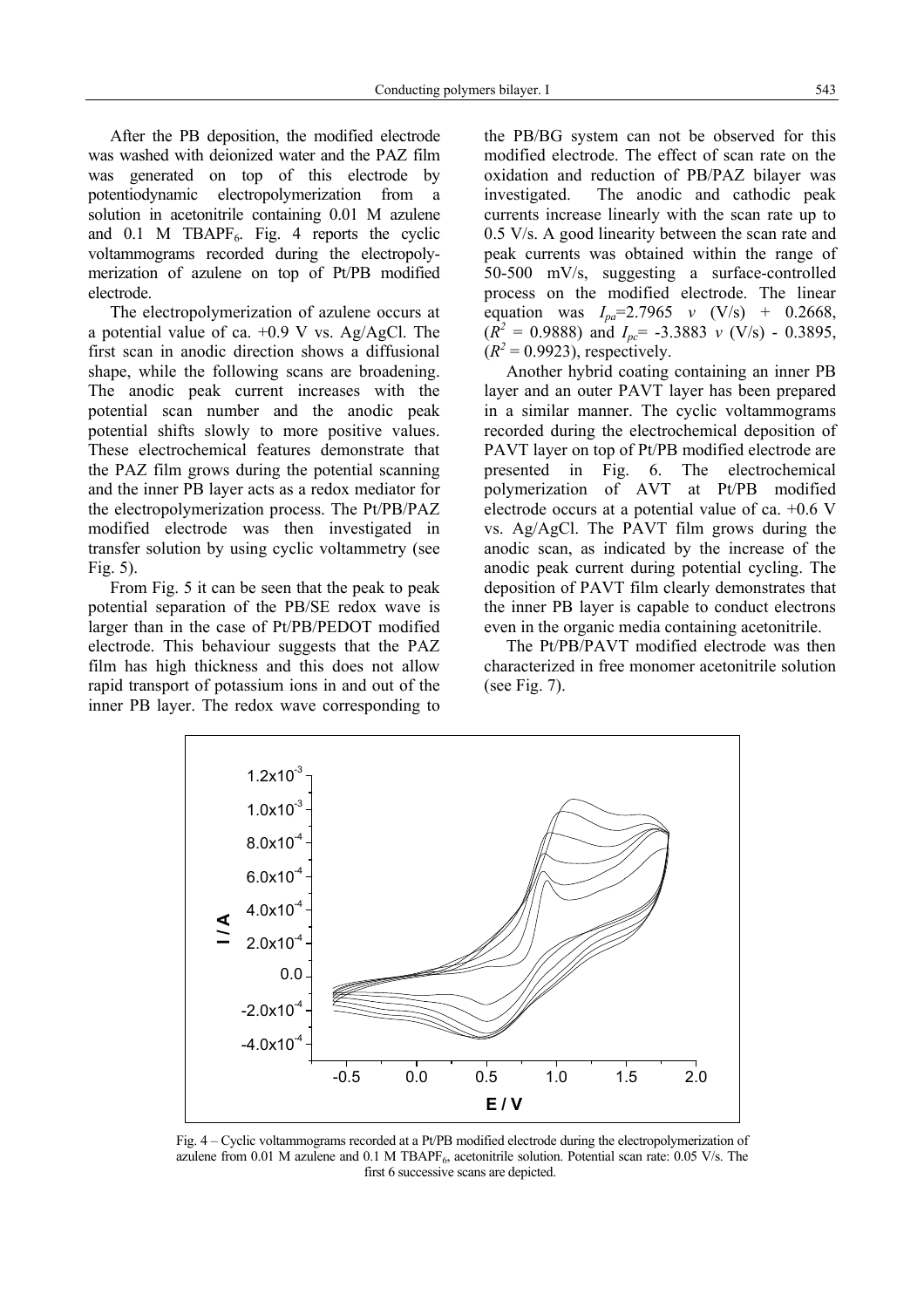

Fig. 5 – Cyclic voltammograms of Pt/PB/PAZ modified electrode recorded in 0.1 M KCl, 0.01 M HCl aqueous solution. Potential scan rates: 0.1, 0.2, 0.3, 0.4 and 0.5 V/s.



Fig. 6 – Cyclic voltammograms recorded at a Pt/PB modified electrode during the electropolymerization of AVT from 0.01 M AVT and 0.1 M TBAPF6, acetonitrile solution. Potential scan rate: 0.05 V/s. The first 6 successive scans are depicted.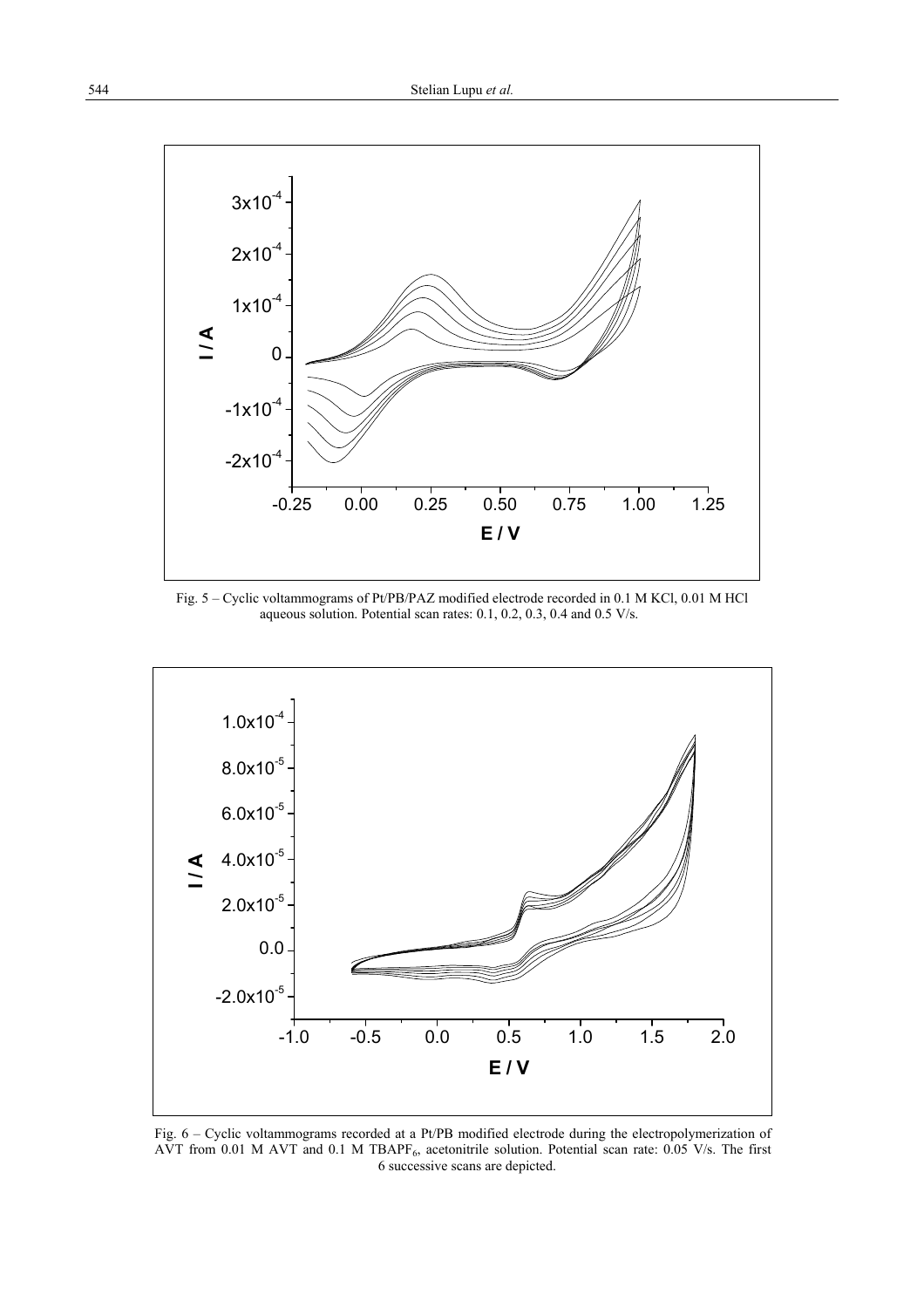

Fig. 7 – Cyclic voltammogram of Pt/PB/PAVT modified electrode in 0.1 M TBAPF $_6$ , acetonitrile solution. Potential scan rate: 0.05 V/s.

The cyclic voltammogram shows a redox wave situated at ca. 0.6 V vs. Ag/AgCl, which corresponds to the polaron formation on the PAVT backbone. In this organic media the redox wave of PB/SE system can not be observed because of the absence of potassium ions in the solution. When the modified electrode is transferred in aqueous solution containg KCl, the characteristic redox wave of PB/SE system could be observed at ca. 0.2 V vs. Ag/AgCl, as can be seen from Fig. 8.



Fig. 8 – Cyclic voltammograms of Pt/PB/PAVT modified electrode recorded in aqueous solution containing 0.1 M KCl and 0.01 M HCl. Potential scan rates: 0.1, 0.2, 0.3, 0.4 and 0.5 V/s.